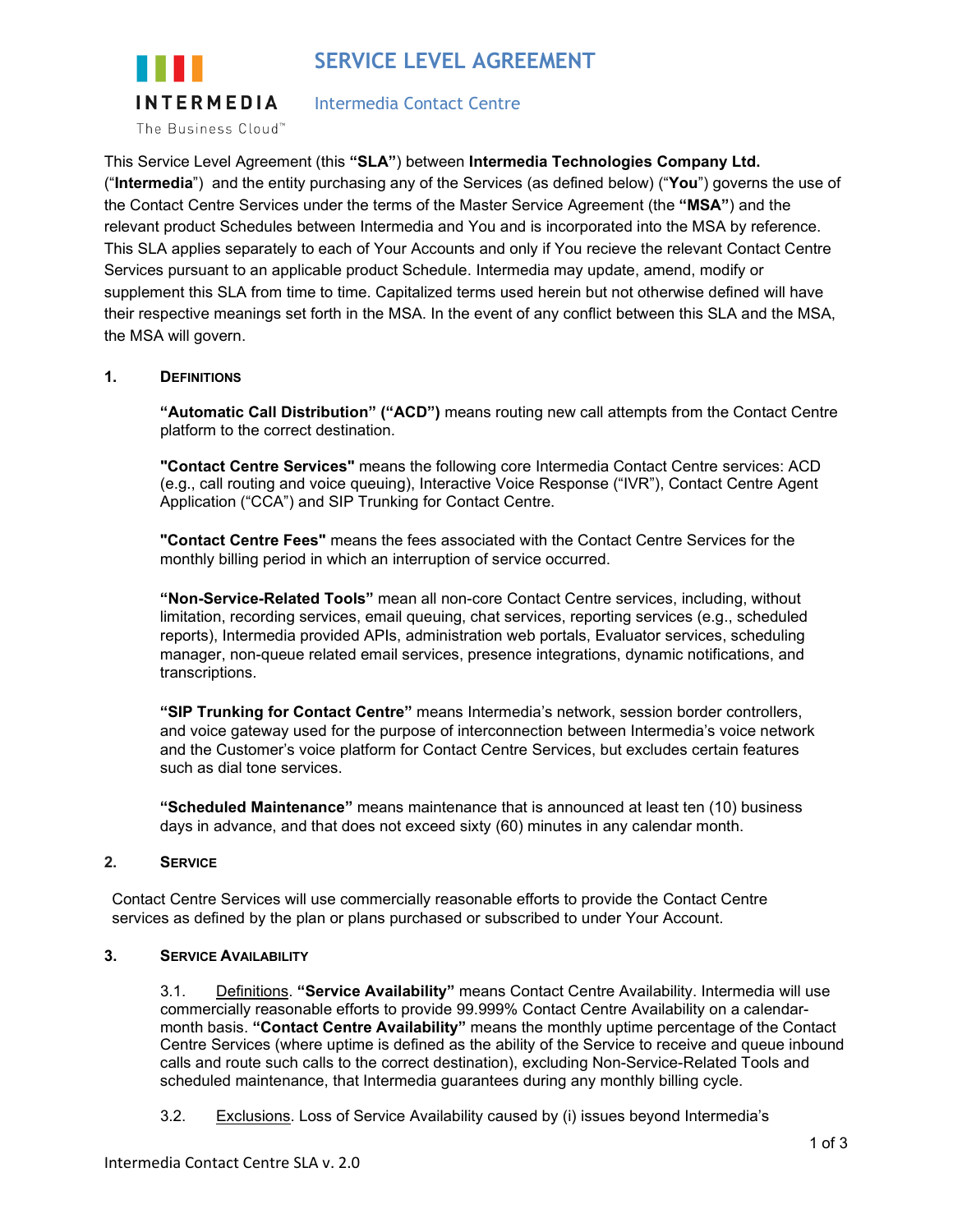reasonable control, including, without limitation, (a) denial of service or similar attacks, Internet availability, networking, telephony components, and hardware within Your environment and the environment of Your client(s), (b) failure of the Internet or public switched telephone network ("PSTN") beyond a party's reasonable control, or (c) any other Force Majeure Event; (ii) any carrier voice service issues related to number porting, whether inbound or outbound or termination of calls to the PSTN, or (iii) configuration issues related to user error, will be excluded from Service Availability calculations.

3.3. Availability Calculations. To calculate Service Availability, Intermedia uses a combination of methods, including analyzing logs from both Intermedia's event monitoring system and the actual affected infrastructure components. Intermedia will match these findings with client reports to determine the actual timeframe. Any loss of Service Availability less than five (5) minutes in duration will not be included in the calculation of Service Availability.

## **4. SERVICE AVAILABILITY CREDIT**

If Service Availability under Your Account for any monthly billing cycle falls below the level set forth above Section 3, Intermedia will issue a credit (**"Service Availability Credit"**). The credits will be verified for validity and will be subject to other conditions herein. The Service Availability Credit will be calculated at rates specified within the schedule set forth below.

4.1. Service Availability Credit Request and Payment Procedures. To request a Service Availability Credit, (a) Your Account must be in good standing with Intermedia, (b) You must open a technical support ticket with Intermedia to report an apparent Contact Centre Service interruption within seventy-two (72) hours of the event, and (c) You must send an email or written Service Availability Credit request to the Intermedia billing department in the month immediately following the month for which You are requesting a Service Availability Credit. Service Availability Credit requests must include Your Account name or Account number and the dates and specific times for which You are requesting Service Availability Credits.

Intermedia will compare information provided by You to the data referenced in Section 3 above. A Service Availability Credit will be issued only if Intermedia confirms from such data that a Service Availability Credit is available. Intermedia will calculate the Service Availability Credit based on the type of particular Contact Centre Service for which Service Availability was below the prescribed level, the fees for the particular Contact Centre Service and the percentage of overall individual Contact Centre Service affected.

4.2. Service Availability Credit Calculation; Limits on Service Availability Credit; Sole and Exclusive Remedy. Subject to Your valid submission of a Service Availability Credit request and the other conditions herein, if Service Availability under Your Account for any calendar month is below 99.999%, Intermedia will issue a credit in accordance with the following schedule:

| <b>Service Availability</b> | Amount of the credit as a percentage of monthly fee for<br>affected Contact Centre Service |
|-----------------------------|--------------------------------------------------------------------------------------------|
| 99.0% to 99.999%            | 3% of monthly fee credited                                                                 |
| 98.0% to 98.99%             | 5% of monthly fee credited                                                                 |
| 95.0% to 97.99%             | 10% of monthly fee credited                                                                |
| 90.0% to 94.9%              | 25% of monthly fee credited                                                                |